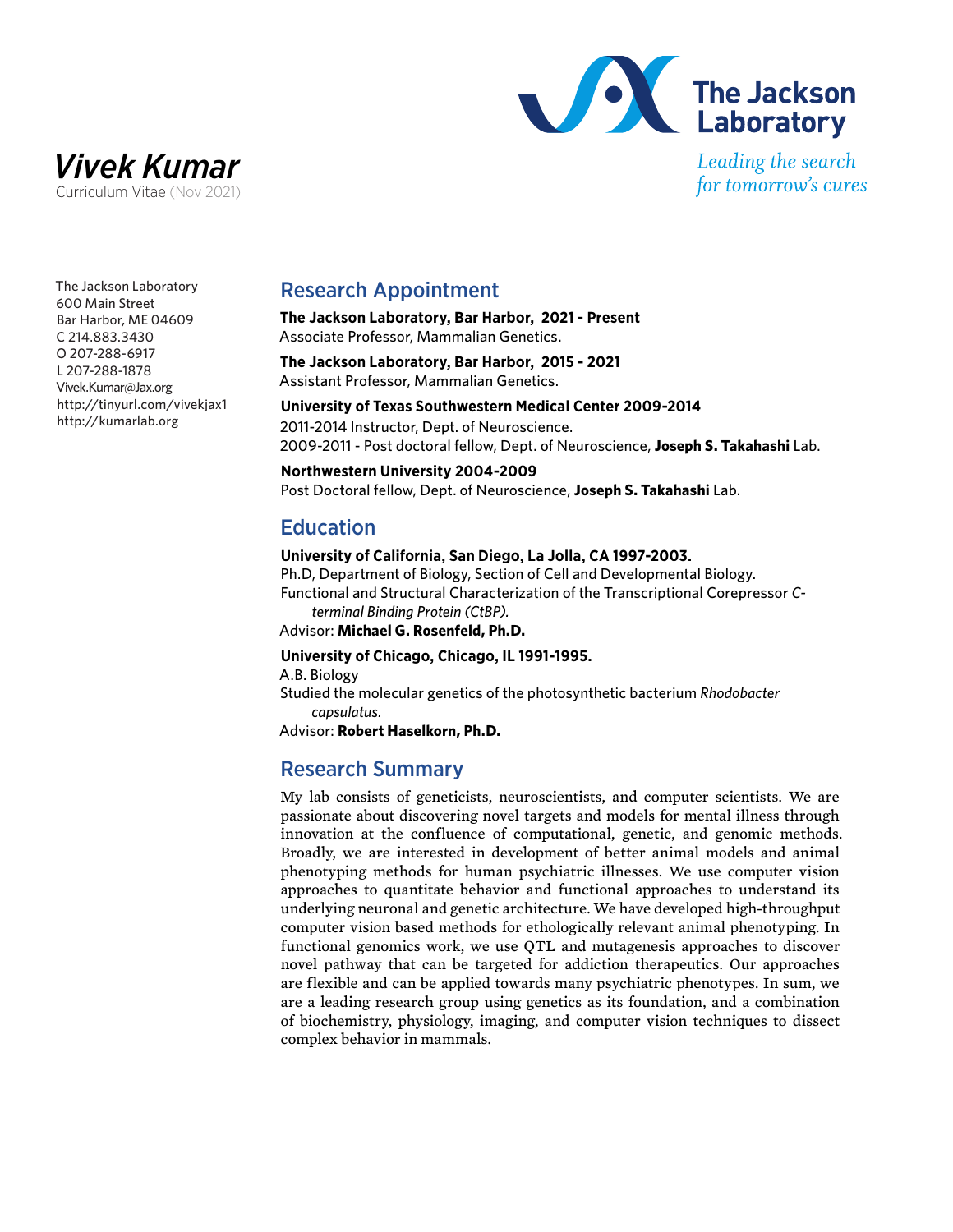# **Publications**

Hession LE, Sabnis G, Churchill GA, **Kumar V**. A machine vision based frailty index for mice. *Nature Aging* (under revision).

Geuther B, Chen M, Galante R, Han O, George J, Pack A, **Kumar V**. High-throughput visual assessment of sleep stages in mice using machine learning. *Sleep* October 2021. 10.1093/sleep/zsab260.

Sheppard K, Gardin J, Sabnis G, Peer A, Darrell M, Deats S, Geuther B, Lutz CM, **Kumar V**. Gait-level analysis of mouse open field behavior using deep learning-based pose estimation. *Cell Reports* (under revision) https://doi.org/10.1101/2020.12.29.424780

Geuther BQ, Peer A, He H, Sabnis G, Philip VM, **Kumar V**. Action detection using a neural network elucidates the genetics of mouse grooming behavior. *eLife* March 2021. DOI: 10.7554/eLife.63207.

Wotton JM, Peterson E, Anderson L, Murray SA, Braun RE, Chesler EJ, White JK, **Kumar V**. Machine learning-based automated phenotyping of inflammatory nocifensive behavior in mice. *Molecular Pain*: 16: 1744806920958596 (2020)

Hartmann MC, Haney MM, Smith CG, **Kumar V**, Rosenwasser AM. Affective Disruption During Forced Ethanol Abstinence in C57BL/6J and C57BL/6NJ Mice. *Alcoholism: Clinical and Experimental Research*: 44(10):2019-2030 (2020)

Sigmon JS et. al Content and Performance of the MiniMUGA Genotyping Array: A New Tool To Improve Rigor and Reproducibility in Mouse Research. *Genetics*: 216(4): 905- 930 (2020)

Haselimashhadi H, Mason JC, Munoz-Fuentes V, López-Gómez F, Babalola K, Acar EF, **Kumar V**, White J, Flenniken AM, King R, Straiton E, Seavitt JR, Gaspero A, Garza A, Christianson AE, Hsu CW, Reynolds CL, Lanza DG, Lorenzo I, et. al. Soft Windowing Application to Improve Analysis of High-throughput Phenotyping Data. Bioinformatics. 2020:36(5):1492-1500. doi: 10.1093/bioinformatics/btz744

Akinola LS, Mckiver B, Toma W, Zhu AZX, Tyndale RF, **Kumar V**, Damaj IM. C57BL/6 substrain differences in pharmacological effects after acute and repeated nicotine administration. *Brain sciences*: 9(10): 244 (2019)

Hartmann, MC; Kumar, V; Rosenwasser, AM. Ethanol-related phenotypic differences between C57BL/6J and C57BL/6NJ substrains: role of Cyfip2? *Alcoholism-Clinical And Experimental Research*: 43, 85A (2019)

De Groot HMM, Castorena CM, Cox KH, **Kumar V,** Mohawk JA, Ahmed NI, Takahashi JS. A novel mutation in Slc2a4 as a mouse model of fatigue. *Genes, Brain and Behavior*: 18(8), e12578 (2019)

Yang S, Siepka SS, Cox KH, **Kumar V**, De Groot M, Chelliah Y, Chen J, Tu B, Takahashi JS. Tissue-specific FAH deficiency alters sleep–wake patterns and results in chronic tyrosinemia in mice. *PNAS*: 116(44): 22229-22236 (2019).

Babbs RK, Beierle JA, Ruan QT, Kelliher JC, Chen MM, Feng AX, Kirkpatrick SL, Benitez FA, Rodriguez FA, Pierre JJ, Anandakumar J, **Kumar V**, Mulligan MK, Bryant CD. Cyfip1 Haploinsufficiency Increases Compulsive-Like Behavior and Modulates Palatable Food Intake in Mice: Dependence on Cyfip2 Genetic Background, Parent-of Origin, and Sex. G3: Genes, Genomes, Genetics: 9(9): 3009-3022 (2019).

# *Vivek Kumar*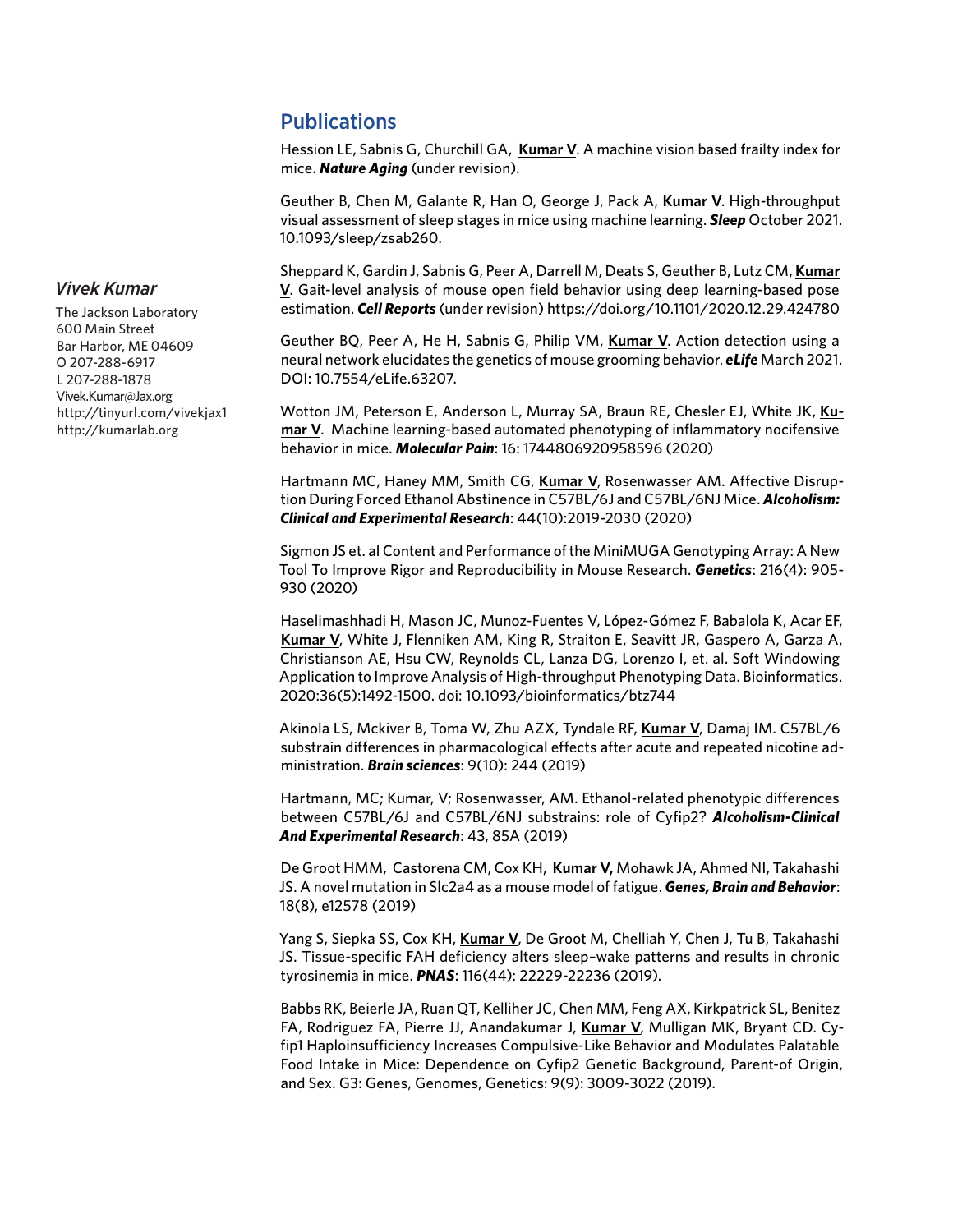Geuther BQ, Deats SP, Fox KJ, Murray SA, Braun RE, White JK, Chesler EJ, Lutz CM, **Kumar V**. Robust mouse tracking in complex environments using neural networks. Nature Communications biology. 2(1): 1-11 (2019).

Joshi SS, Sethi M, Striz M, Cole N, Denegre JM, Ryan J, Lhamon ME, Agarwal A, Murray SA, Braun RE, Fardo DW, **Kumar V**, Donohue KD, Sunderam S, Chesler EJ, Svenson KL, O'Hara BF. Noninvasive sleep monitoring in large-scale screening of knock-out mice reveals novel sleep-related genes. bioRxiv. (2019)

Goodwin LO, Splinter E, Davis TL, Urban R, He H, Braun RE, Chesler EJ, **Kumar V**, Van Min M, Ndukum J, Philip VM, Reinholdt LG, Svenson K, White JK, Sasner M, Lutz C, Murray SA. Large-scale discovery of mouse transgenic integration sites reveals frequent structural variation and insertional mutagenesis. *Genome Research*: gr. 233866.17 (2019)

Corty RW, **Kumar V**, Tarantino LM, Takahashi JS, Valdar W. Mean-Variance QTL Mapping Identifies Novel QTL for Circadian Activity and Exploratory Behavior in Mice. *G3: Genes, Genomes, Genetics:* 8 (12), 3783-3790. 2018. doi: /10.1534/g3.118.200194

Kirkpatrick SL, Goldberg LR, Yazdani N, Babbs RK, Wu J, Reed ER, Jenkins DF, Bolgioni AF, Landaverde KI, Luttik KP, Mitchell KS, **Kumar V**, Johnson WE, Mulligan MK, Cottone P, Bryant CD. Cytoplasmic FMR1-Interacting Protein 2 Is a Major Genetic Factor Underlying Binge Eating. *Biol Psychiatry*: 81(9):757-769. doi: 10.1016/j.biopsych.2016.10.021. PubMed PMID: 27914629; PubMed Central PMCID: PMC5386810. 2017.

Wang H, van Spyk E, Liu Q, Geyfman M, Salmans ML, **Kumar V**, Ihler A, Li N, Takahashi JS, Andersen B. Time-Restricted Feeding Shifts the Skin Circadian Clock and Alters UVB-Induced DNA Damage. *Cell Rep*.: 20(5):1061-1072. doi: 10.1016/j.celrep.2017.07.022. PMID: 28768192. 2017.

Hossain MS, Asano F, Fujiyama T, Miyoshi C, Sato M, Ikkyu A, Kanno S, Hotta N, Kakizaki M, Honda T, Kim SJ, Komiya H, Miura I, Suzuki T, Kobayashi K, Kaneda H, **Kumar V**, Takahashi JS, Wakana S, Funato H, Yanagisawa M. Identification of mutations through dominant screening for obesity using C57BL/6 substrains. *Sci Rep.:* 2;6:32453. doi: 10.1038/srep32453. 2016.

Funato H, Miyoshi C, Fujiyama T, Kanda T, Sato M, Wang Z, Ma J, Nakane S, Tomita J, Ikkyu A, Kakizaki M, Hotta-Hirashima N, Kanno S, Komiya H, Asano F, Honda T, Kim SJ, Harano K, Muramoto H, Yonezawa T, Mizuno S, Miyazaki S, Connor L, **Kumar V**, Miura I, Suzuki T, Watanabe A, Abe M, Sugiyama F, Takahashi S, Sakimura K, Hayashi Y, Liu Q, Kume K, Wakana S, Takahashi JS, Yanagisawa M. Forward-genetics analysis of sleep in randomly mutagenized mice. *Nature*: 17;539(7629):378-383. doi: 10.1038/ nature20142. 2016.

Plikus MV, Van Spyk EN, Pham K, Geyfman M, **Kumar V**, Takahashi JS, Andersen B. The Circadian Clock in Skin: Implications for Adult Stem Cells, Tissue Regeneration, Cancer, Aging, and Immunity. *Journal of Biological Rhythms* 30(3):163-82. 2015.

Stringari C, Wang H, Geyfman M, Crosignani V, **Kumar V**, Takahashi JS, Andersen, B, Gratton E. *In Vivo* single-cell detection of metabolic oscillations in stem cells. *Cell Reports* 10: 1-7. 2015.

Takahashi JS, **Kumar V,** Nakashe P, Koike N, Huang HC, Green CB, Kim TK. ChIPseq and RNA-seq methods to study circaidan control of transcription in mammals. *Methods in Enzymology* 551:285-321. 2015.

**Kumar V,** Kim K, Joseph C, Kourrich S, Yoo SH, Huang HC, Vitaterna MH, Pardo-

*Vivek Kumar*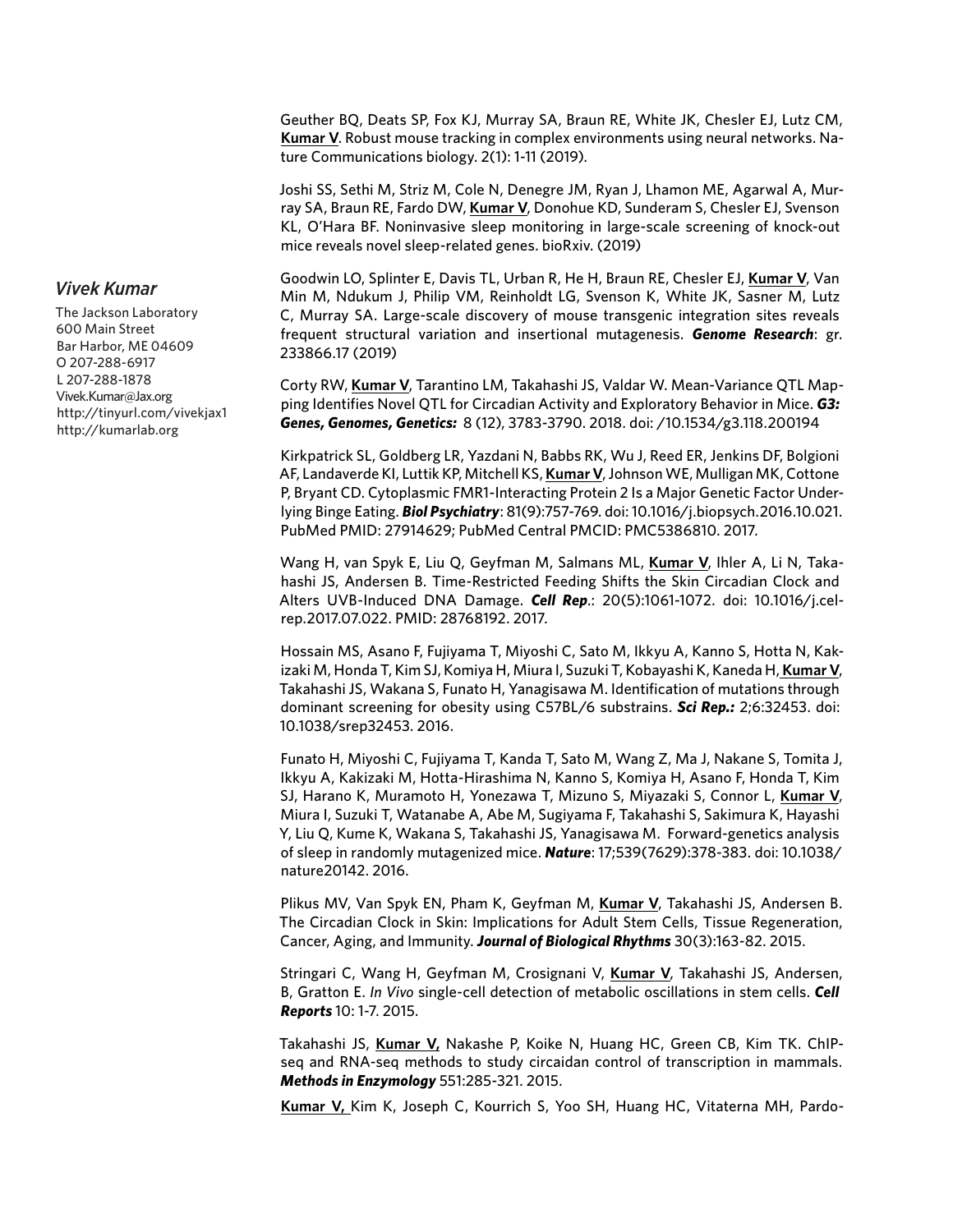Manuel de Villena F, Churchill G, Bonci A, Takahashi JS. C57BL/6N mutation in *Cytoplasmic FMRP interacting protein 2 (Cyfip2)* regulates cocaine response. *Science*  342: 1508-1512. 2013.

*News Coverage*

https://www.sciencenews.org/blog/scicurious/all-mice-are-same-until-theyre-not http://www.utsouthwestern.edu/newsroom/news-releases/year-2013/dec/takahashi-gene.html http://www.jax.org/news/archives/2013/addiction-research.html

**Kumar V,** Andersen B, Takahashi JS. Epidermal stem cells ride the circadian wave. *Genome Biology* 14: 140-143, 2013.

Shimomura K, **Kumar V**, Koike N, Kim TK, Chong J, Buhr ED, Whiteley AR, Low SS, Omura C, Fenner D, Owens JR, Richards M, Yoo SH, Hong HK, Vitaterna MH, Bass J, Pletcher MT, Wiltshire T, Hogenesch JB, Lowrey PL, Takahashi JS. *Usf1*, a suppressor of the circadian clock mutant, reveals the nature of the DNA-binding of the CLOCK:BMAL1 complex in mice. *E-Life* 2:e00426. 2013.

Yoo SH, Mohawk JA, Siepka SM, Shan Y, Huh SK, Hong HK, Kornblum I, **Kumar V**, Koike N, Xu M, Nussbaum J, Liu X, Chen Z, Chen ZJ, Green CB, and Takahashi JS. Competing E3 Ubiquitin Ligases Govern Circadian Periodicity by Degradation of CRY in Nucleus and Cytoplasm. *Cell* 152(5): 1091-1105. 2013.

Koike N, Yoo SH, Huang HC, **Kumar V**, Lee C, Kim TK, Takahashi JS. Transcriptional Architecture and Chromatin Landscape of the Core Circadian Clock in Mammals. *Science* 338(6105): 349-354. 2012.

Geyfman M, **Kumar V**, Liu Q, Ruiz R, Gordon W, Espitia F, Cam E, Millar SE, Smyth P, Ihler A, Takahashi JS, Andersen B. Brain and muscle Arnt-like protein-1 (BMAL1) controls circadian cell proliferation and susceptibility to UVB-induced DNA damage in the epidermis. *PNAS* 109(29):11758-63, 2012.

**Kumar V**, Kim K, Joseph C, Thomas LC, Hong HK, and Takahashi JS. A Second Generation High Throughput Forward Genetic Screen in Mice to Isolate Subtle Behavioral Mutants. *PNAS* 108: Sup 3 15557-15564. 2011.

**Kumar V** and Takahashi JS. PARP around the Clock. *Cell* 142(6): 841-843. 2010.

Shimomura K, Lowrey PL, Vitaterna MH, Buhr ED, **Kumar V**, Hanna P, Omura C, Izumo M, Low SS, Barrett, RK, LaRue SI, Green CB, Takahashi JS. Genetic suppression of the circadian Clock mutation by the melatonin biosynthesis pathway. *PNAS* 107(18): 8399-8403. 2010.

Chen R, Schirmer A, Lee Y, Lee H, **Kumar V**, Yoo SH, Takahashi JS, Lee C. Rhythmic PER abundance defines a critical nodal point for negative feedback within the circadian clock mechanism. *Molecular Cell* 36(3):417-30. 2009.

Lin KK, **Kumar V**, Geyfman M, Chudova D, Ihler AT, Smyth P, Paus R, Takahashi JS, Andersen B. Circadian clock genes contribute to the regulation of hair follicle cycling. *PLoS Genetics* Jul;5(7):e1000573. 2009.

Takahashi J.S., Shimomura K., **Kumar V**. Searching for genes underlying behavior: lessons from circadian rhythms. *Science* 322(5903):909-12. 2008.

Siepka SM, Yoo, SH, Park J, Song W, **Kumar V**, Hu Y, Lee C, Takahashi JS. Circadian mutant Overtime reveals F-box protein FBXL3 regulation of Cryptochrome and Period gene expression. *Cell* 129(5): 1011-1023. 2007.

#### *Vivek Kumar*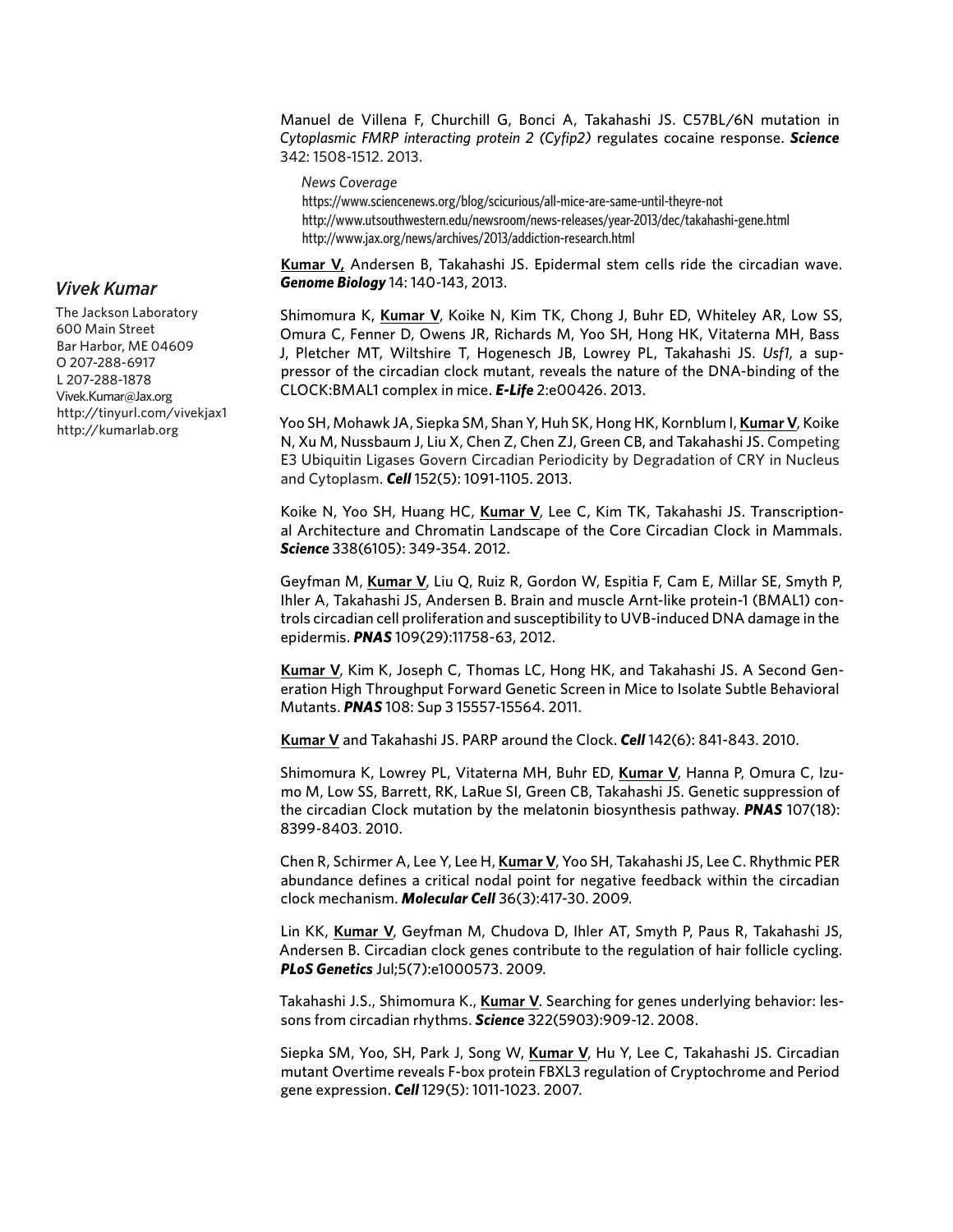**Kumar V**, Carlson JE, Ohgi KA, Edwards TA, Rose DW, Escalante CR, Rosenfeld MG, Aggarwal AK. Transcriptional corepressor CtBP is an NAD(+)-regulated dehydrogenase. *Molecular Cell* 10(4):857-69. 2002.

Sugihara TM, Kudryavtseva EL, **Kumar V**, Horridge JJ, Andersen B. The POU domain factor Skin-1a represses the keratin 14 promoter independent of DNA binding. A possible role for interactions between Skn-1a and CREB-binding protein/p300. *Journal of Biological Chemistry* 276(35): 33036-44. 2001.

Jepsen K, Hermanson O, Onami TM, Gleiberman AS, Lunyak V, McEvilly RJ, Kurokawa R, **Kumar V**, Liu F, Seto E, Hedrick SM, Mandel G, Glass CK, Rowe DW, Rosenfeld MG. Combinatorial roles of the nuclear receptor corepressor in transcription and development. *Cell* 102(6):653-63. 2000.

Fonstein M, Koshy EG, **Kumar V**, Mourachov P, Nikolskaya T, Tsifansky M, Zheng S, Haselkorn R. Rhodobacter capsulatus SB1003. In *Bacterial Genomes*: Physical Structure and Analysis, de Bruijn, Lupski, and Weinstock (eds) 1998.

**Kumar V**, Fonstein M, Haselkorn R. Bacterium genome sequence. *Nature* 381:653-4. 1996.

### Talks

**Walter Reed Medical Center,** Virtual. Host: Emily Lowery-Gionta. May 2021

 **MaineHealth Costas T. Lambrew Keynote Address.** May 2021.

**Dartmouth Univeristy,** Dec. 2019. Host Giovanni Bosco.

**Complext Trait Consortium,** June 2019, Univeristy of California, San Diego.

**MDI Biolabs,** 46th Maine Biological and Medical Sciences Symposium. April, 2019.

**Complex Trait Consortium,** May 2017, Memphis, TN. Quantitative genetics of serial action coding by the mammalian nervous system.

**Boston University**, Department of Pharmacology, 2017. Host: Camron Bryant.

**Rosenfeld Symposium,** Aug. 2016, UCSD, San Diego, CA. Forward genetic dissection of reward pathways.

**International Brain and Behavioral Neural Genetics Society,** May 2016, Bar Harbor, ME. Integrated analysis if KOMP data.

**International Mouse Phenotyping Consorium (IMPC) Annual Meeting,** Apr. 2015, Bar Harbor, ME. Multivariate and multidimensional analysis of behavioral phenotypes from the KOMP2 pipeline.

**Complex Trait Consortium**, May 2015, Portland, OR. Oral Presentation. C57BL/6 substrain for mapping phenotypic traits. Panel Organizer.

**Winter Conference on Brain Research**, Jan. 2015, Big Sky, MO. CYFIP2 is a key regulator of cocaine response. In session: Genomic and neurobiological studies of RNA binding proteins in complex traits relevant to psychiatric disorders.

**Society for Neuroscience**, Nov. 2014, Washington DC. CYFIP2 is a key regulator of cocaine response. Session 387: Cocaine: New Findings on Neural Mechanisms.

**Complex Trait Consortium Meeting.** 2013 Madison, WI. 'QTL analysis utilizing closely related mouse substrains identifies Cytoplasmic FMRP Interacting Protein 2 (CYFIP2) as a regulator of cocaine response.'

#### *Vivek Kumar*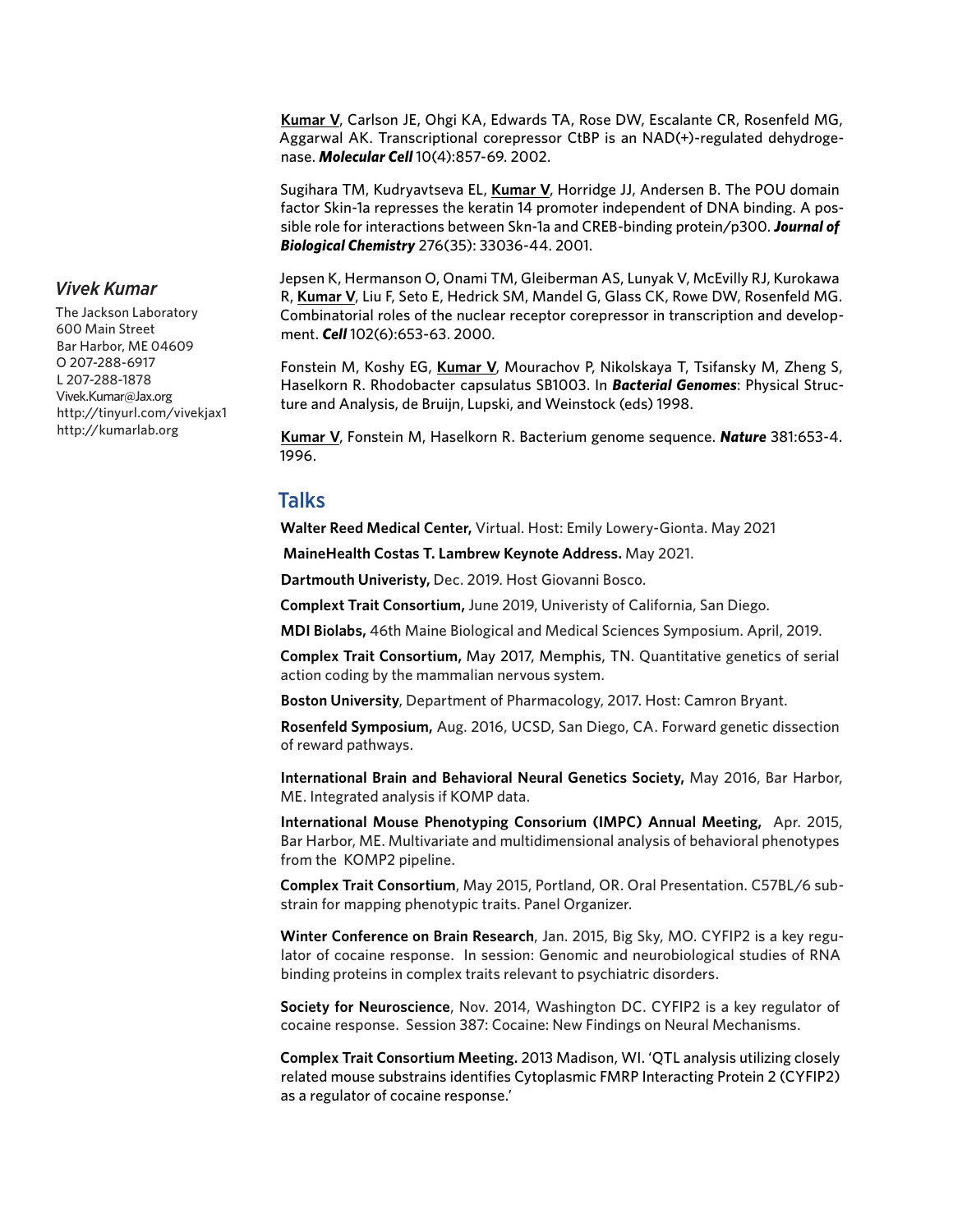**Automated Imaging and High-Throughput Phenotyping**. Cold Spring Harbor Laboratory Conferences. April 2012. 'A Second Generation High Throughput Forward Genetic Screen in Mice to Isolate Subtle Behavioral Mutants'.

**Sackler Symposium on Quantification of Behavior.** 2010, Washington, DC. Organized by Donald Pfaff and Alan Leshner. 'Circadian biology'.

**Complex Trait Consortium Meeting.** 2008 Montreal Canada. 'ENU screen identifies Mice with Altered response to Psychostimulants'.

**Argonne National Laboratory**. Postdoctoral Symposium. Sept. 2008. 'A high Throughput, Forward Genetics Behavioral Screen Identifies Mice with Altered Response to Psychostimulants'.

## *Ad hoc* Reviewer

Genes Brain and Behavior, PLoSOne, Mammalian Genome, Genetics, PLoS Genetics, BMC Genomics, Genome Biology, Nature, Biological Psychiatry, Nature Machine Intelligence, eLife, Nature Communications

# Grant Review Panels

NIH Genetics of Health and Disease (GHD). June 2021.

NIH Brain Initiative RFA-DA-18-018 "BRAIN Initiative: Tools to target, identify and characterize non-neuronal cells in the brain (R01)" Dec 2018

NIH CEBRA Grants, Nov 2020

NIH NIDA Rat Opioid Genome Project. RFA-DA-20-010. March 2020

NIH NHLBI Circadian Patterns of Gene Expression Associated with Disease. RFA-HL-20-016. March 2020.

DARPA Fragle X Study Section, Nov 2019.

# Courses Attended

*Leadership in Bioscience.* Cold Spring Harbor Laboratory, NY. March 13-16, 2015. Taught by Carl M. Cohen and Dannielle Kennedy.

*Statistical Learning and Data Mining.* Stanford University,Palo Alto, CA. March 16-18 2009. Taught by Trevor Hastie and Robert Tibshirani.

*Summer Institute in Statistical Genetics*. University of Washington, Seattle, 2009. June 22 to July 1. Attended three modules on quantitative genetics, QTL mapping I and QTL mapping II. Taught by Bill Muir, Bruce Walsh, Rebecca Doerge, Zhao-Bang Zeng, and Brian Yandell .

*Complex Trait Analysis Course*. The Jackson Laboratory, Bar Harbor Maine. 2006. Organized by Gary Churchill.

# Conferences

**KOMP Data Analysis Working Group Meeting,** July 2017, London, UK.

International

## *Vivek Kumar*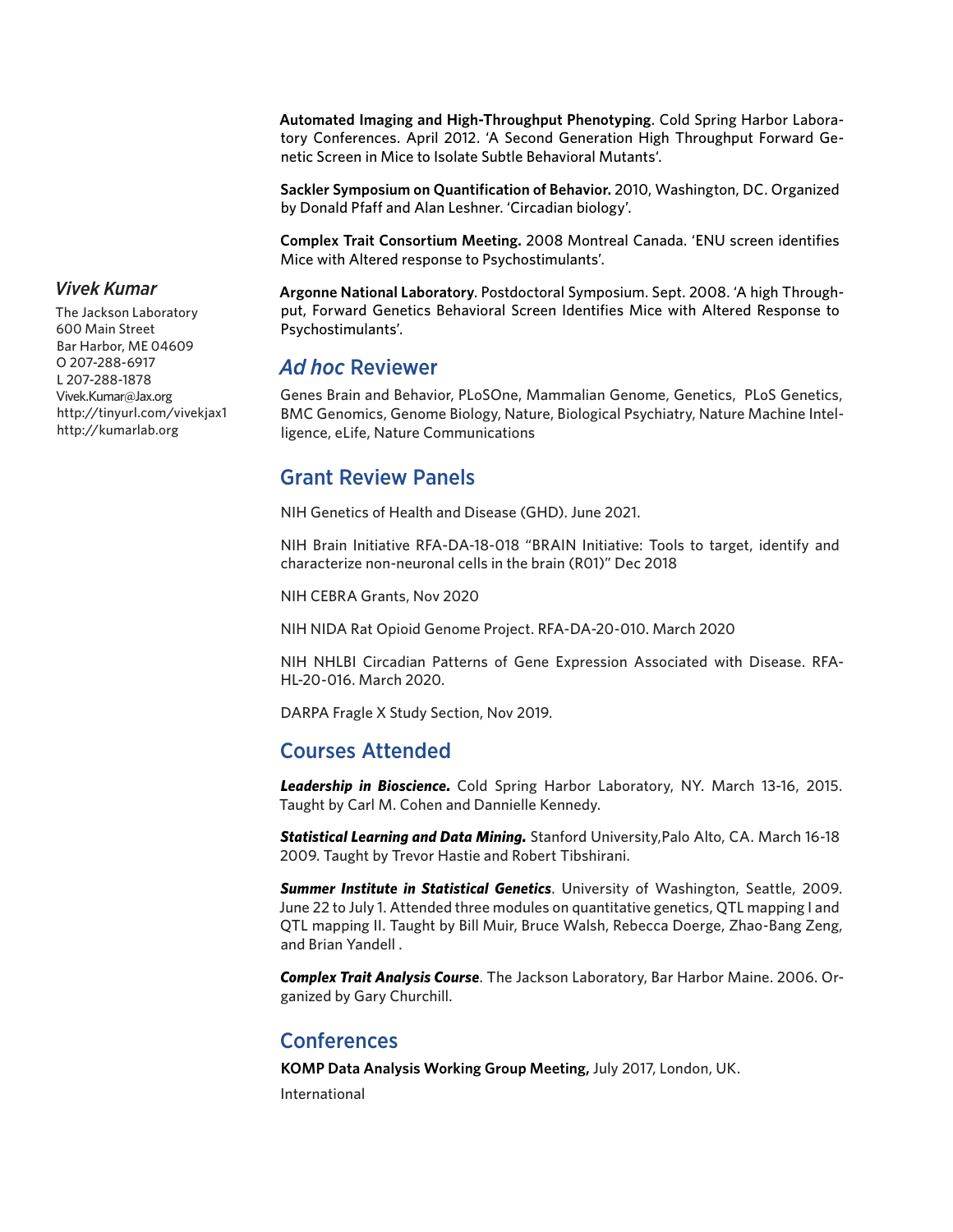**International Mouse Phenotyping Consortium (IMPC) Annual Meeting,** Apr. 2016, University of Strasbourg, Strasbourg, France.

*CO-ORGANIZER* – **International Brain and Behavioral Neural Genetics Society**. Meeting with 150 participants. May 2016.

**Society for Neuroscience**, Oct. 2015, Chicago, IL.

**Society for Research on Biological Rhythms** Annual Meeting, 2014, Big Sky, MT. Poster Presentation.

**79th Cold Spring Harbor Symposium on Quantitative Biology: Cognition**, 2014, Cold Spring Harbor, NY, Poster Presentation.

**American College of Neuropsychopharmachology (ACNP)**, Dec. 2013, Hollywood, FL.

**Society for Neuroscience**, Nov. 2013, San Diego, CA.

**Cell Symposia on Genes, Circuits and Behavior**, June 2013, Toronto, CA. Poster Presentation.

**Complex Trait Community 12th Annual Meeting**. May, 2013. Madison, WI. *Oral Presentation*.

**Mouse Molecular Genetics Meeting**, Oct. 2012, Asilomar, CA. Poster Presentation.

**Society for Research on Biological Rhythms** Annual Meeting 2012, San Destin, FL. Poster Presentation.

**Automated Imaging and High-Throughput Phenotyping.** Cold Spring Harbor Laboratory Conferences. April 2012. Selected for *oral presentation*.

*CO-ORGANIZER* – **Complex Trait Consortium Meeting** Chicago, 2010. www.ctc2010. org. One of four co-organizer for meeting with 200 participants.

**Society for Neuroscience** 2008. Poster presentation.

**Chicago Mouse Genetics Annual Meeting** 2008. Poster Presentation:

**Keystone Symposia: Neurobiology of Addiction** 2007. Santa Fe, NM.

**Complex Trait Consortium Meeting** 2006. Chapel Hill, NC. Poster Presentation.

**Mechanisms and Regulation of Eukaryotic Transcription,** FASEB Summer Conference 2002. Saxton River, VT. Poster Presentation.

**Mechanisms of Eukaryotic Transcription,** Keystone Symposia 2001, Santa Fe, NM. Poster Presentation.

**European Developmental Biology Conference** 1999, Oslo, Norway. Poster Presentation.

**International Society of Plant Microbe Interaction** 1992, Seattle, WA. Poster Presentation.

### **Teaching**

**Frontiers in Addiction Research and Pregnancy.** Morehouse School of Medicine (MSM). Atlanta, GA, October 12-18, 2018

The Jackson Laboratory 600 Main Street Bar Harbor, ME 04609 O 207-288-6917 L 207-288-1878 Vivek.Kumar@Jax.org http://tinyurl.com/vivekjax1 http://kumarlab.org

*Vivek Kumar*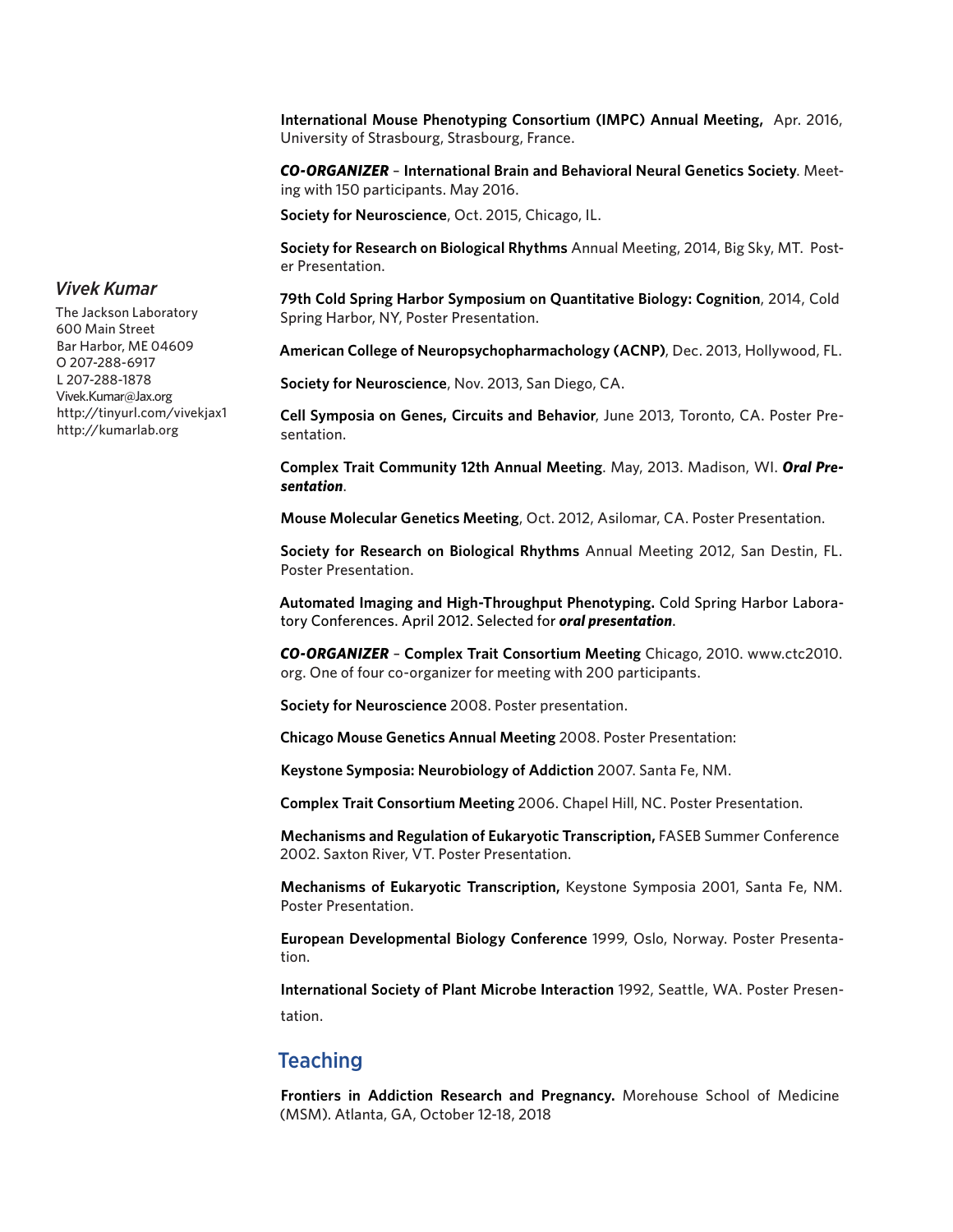**College of the Atlantic**. Guest Lecture in Biochemistry Course. Biochemistry of Addiction. May 25, 2018.

**McKusick Mammalian Genetics Short Course,** Jackson Laboratory**,** 2017 - 2018.

**21st Century Mouse Genetics.** Jackson Laboratory**,** 2016.

**Addiction Genetics Short Course** The Jackson Laboratory. Aug. 2015 - 2019.

**Drug Abuse and Society (RX462)** Husson University, Guest Lecturer, The genetics of addiction, March 2015, course organizer Dr. Brian J. Piper.

**Developmental Neurobiology** (BIPN 144). Teaching Assistant, UCSD, Spring 2002. Taught by Dr. Ethan Bier.

**Endocrinology**. Teaching Assistant, UCSD, Fall 2001. Taught by Dr. Chris Armour.

**Microbiology Laboratory** (BIMM 121). Teaching Assistant, UCSD, Summer 1994. Taught by Drs. Willie Brown and Stuart Brody.

**Experimental Molecular Biology Lab** (BioSci 321). Lab Assistant, University of Chicago, Summer 1994. Taught by Dr. Malcolm Casadaban.

## Academic Mentoring

**Kyungin Kim, PhD - postdoctral trainee. 2019-current.**

**Justin M. Gardin, PhD**- Postdoctoral trainee 2017 - 2019. Biotechnology computation position.

**Arojit Mitra, PhD** - Postdoctoral trainee. 2017 - present.

**Vinit Mehta**, Indian Institute of Technology, Madras, visiting student from B. Ravindran's lab.

**Leinani Hession** - Research Intern 2019-present

**Yehya Barakat** - Graduate Student Predoc from Tufts University Neuroscience Program. 2021-present.

**M Howard**, High School Intern, Bucksport High School, 2020-2021.

**Ryan Guardado**, Brown Univeristy, JAX-SSP, 2021

**Massimo Daul**, Mt. Desert High School Intern, 2019-2021.

**Elaina Cote**, Mt. Desert High School Intern, 2019-2021.

**Megan Darrell,** 2019 JAX SSP, Wheaton College, MA.

**Avery Lopez**, Middlebury College. 2018 SSP.

**Chris Allen** - Mt. Desert High School Intern 2017 - 2018.

**Kai Fox** - Mt. Desert High School Intern 2015-2017. Currently undergraduate at Stanford.

**Molly Herman** - JAX summer scholar 2016. American University graduate, working at non profit in Washington DC.

**Stephen Price** - JAX summer scholar 2016. Currently undergraduate at Carnegie Mellon Univ.

**Gabrielle Cohn -** JAX summer scholar 2017. Currently undergraduate at Stanford.

**Luke Gehman** - JAX summer scholar 2015. Macalester College graduate, currently in

#### The Jackson Laboratory 600 Main Street Bar Harbor, ME 04609 O 207-288-6917 L 207-288-1878 Vivek.Kumar@Jax.org http://tinyurl.com/vivekjax1 http://kumarlab.org

*Vivek Kumar*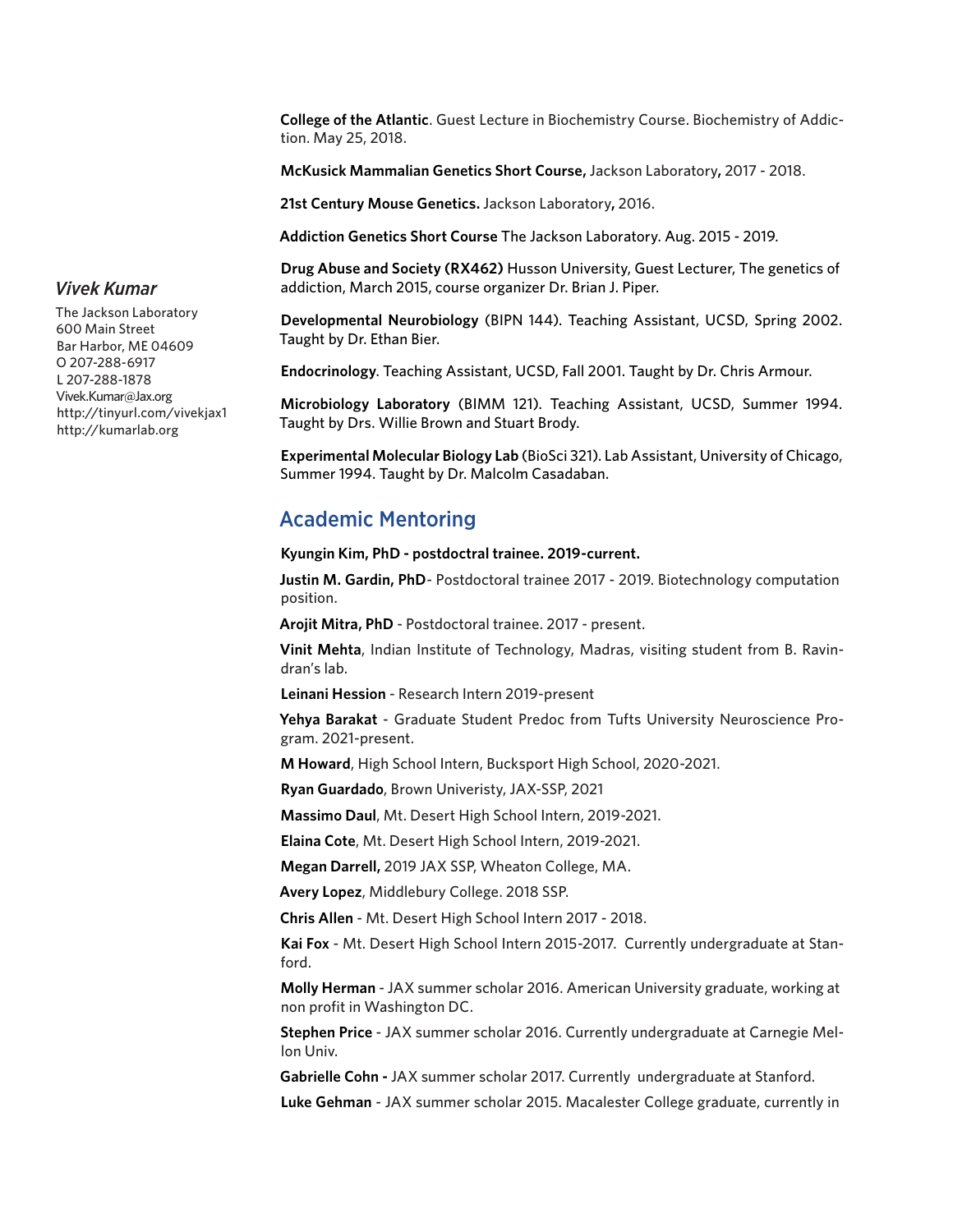Bioinformatics graduate school in University of Montana.

### Leadership

Co-organizer of **Machine learning for animal social behavior workshop** at IBANGS 2021. Virtual meeting. 30 students attended a 1-day workshop with lecture and virtual components.

*CO-ORGANIZER* – **Complex Trait Consortium Meeting** Chicago, 2010. www.ctc2010. org. One of four co-organizer for meeting with 200 participants

*CO-ORGANIZER* – **18th Annual Genes, Brain & Behavior Meeting for the International Behavioral and Neural Genetics Society**, May 2016. www.ibngs.org One of four coorganizer for meeting with 140 participants

# Professional Organizations

**Society for Neuroscience,** 2010 - present

**American Society for Human Genetics,** 2015 - present

**American Society for Cell Biology,** 2015 - present

**International Behavioral and Neural Genetics Society,** 2014 - present

**Genetics Society of America**, 2015-present

## Community Outreach

**Causeway Club,** MDI April 2019. On behalf of Acadia Family Center.

**Maine Engineering Expo,** March 2019. Keynote address on addiction genetics.

**The Voice of Maine Radio Show**, Bangor, ME. July 2019.

*Discovery Museum,* Bridgeport, CT April 2019. Neuroscience and Genetics of Addiction.

*Op-Ed*: **Portland Press Herald**, Feb. 2, 2016. "Maine Voices: The key to addressing the addiction epidemic begins with science." http://www.pressherald.com/2016/02/02/ maine-voices-the-key-to-addressing-the-addiction-epidemic-begins-with-science/

*Op-Ed*: **Bangor Daily News**, Mar 5, 2016. "Why drugs are so much more dangerous for young people than they are for adult." http://bangordailynews.com/2016/03/05/ the-point/why-drugs-are-so-much-more-dangerous-for-young-people-than-adults/

*Five Minute Genius Talk, Maine Science Festival*. Mar. 2016. "Modeling Addiction in Mice"

*Acadia Night Sky Festival* keynote address on the "Biology of Light" Sept. 2015. Community celebration to promote the protection and enjoyment of Downeast/Acadia's stellar night sky as a valuable natural resource through education, science and the arts.

#### **Service**

*The Jackson Laboratory: Computational Sciences Retreat Planning* 2019-pesent.

**The Jackson Laboratory: Scientific Services Faculty Advisor** (monoclonal antibody core) 2019-pesent.

### *Vivek Kumar*